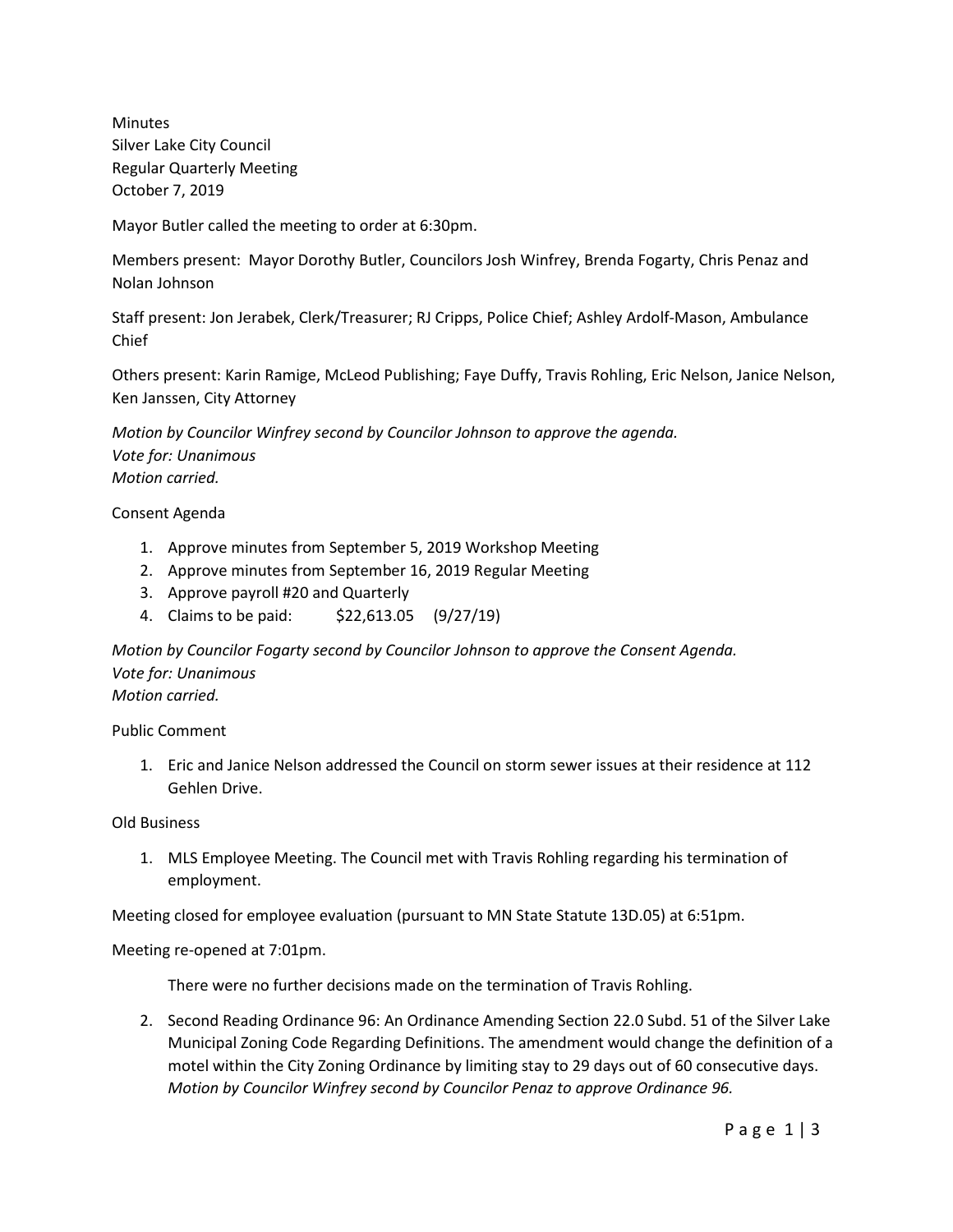*Vote for: Unanimous Motion carried.*

3. Plow Truck Sale Discussion. Council reviewed an ad prepared by Public Works Supervisor Dale Kosek for selling the City's old plow truck.

*Motion by Councilor Penaz second by Councilor Fogarty to approve selling the plow truck through a sealed bid process with a deadline of 3pm on November 1, 2019 for bid submittal and to authorize Kosek and Councilor Winfrey to award the winning bid. Vote for: Unanimous*

*Motion carried.*

4. Multi-Unit Housing Review. Council reviewed updates from McLeod County Public Health on status of methamphetamine clean-up at 104 Grove Ave S and building permit status for fire separation ceiling installation. Council discussed requiring post-remediation methamphetamine testing.

*Motion by Councilor Winfrey second by Councilor Johnson to require post-remediation testing for methamphetamine in units 101, 103, 202, and 204 at 104 Grove Ave S. Vote for: Unanimous Motion carried.*

- 5. Yard Waste/Recycling. Council discussed moving forward with placing barricades near the road on the west side of the property and blocking off the east side of the property.
- 6. 2020 Budget Review. Council reviewed an updated budget for 2020 with a current levy increase of 4.14 percent. Health insurance premiums for 2020 increased 6.6 percent. Personnel Committee will review COLA and health insurance contributions. Council would like to see levy increase under four percent for 2020.

New Business

- 1. Ambulance On-Call Room Proposal. Ambulance Chief Ardolf-Mason presented an option to rent a room at Silver Lake Motel for an on-call room at a monthly rate of \$850. Council discussed other options including constructing a room in the Ambulance garage.
- 2. Ambulance Officer Position Request. Ambulance Chief Ardolf-Mason requested approval for continuing secretarial duties for the department as the approved secretary has not been able to perform the duties this year.

*Motion by Councilor Fogarty second by Councilor Winfrey to approve Ardolf-Mason as the Ambulance Secretary for the remainder of 2020. Vote for: Unanimous Motion carried.*

Mayor Butler called for a recess at 8:32pm.

Mayor Butler re-opened the meeting at 8:36pm.

- 3. 2020 Fee Schedule Review. Council reviewed the current fee schedule and proposed increases to water, sewer, and storm sewer rates. Increases for transient merchants, zoning applications, police department hourly rate, and ambulance mileage fees were discussed.
- 4. Request to set Truth in Taxation Hearing on December 16, 2019 at 6:30pm.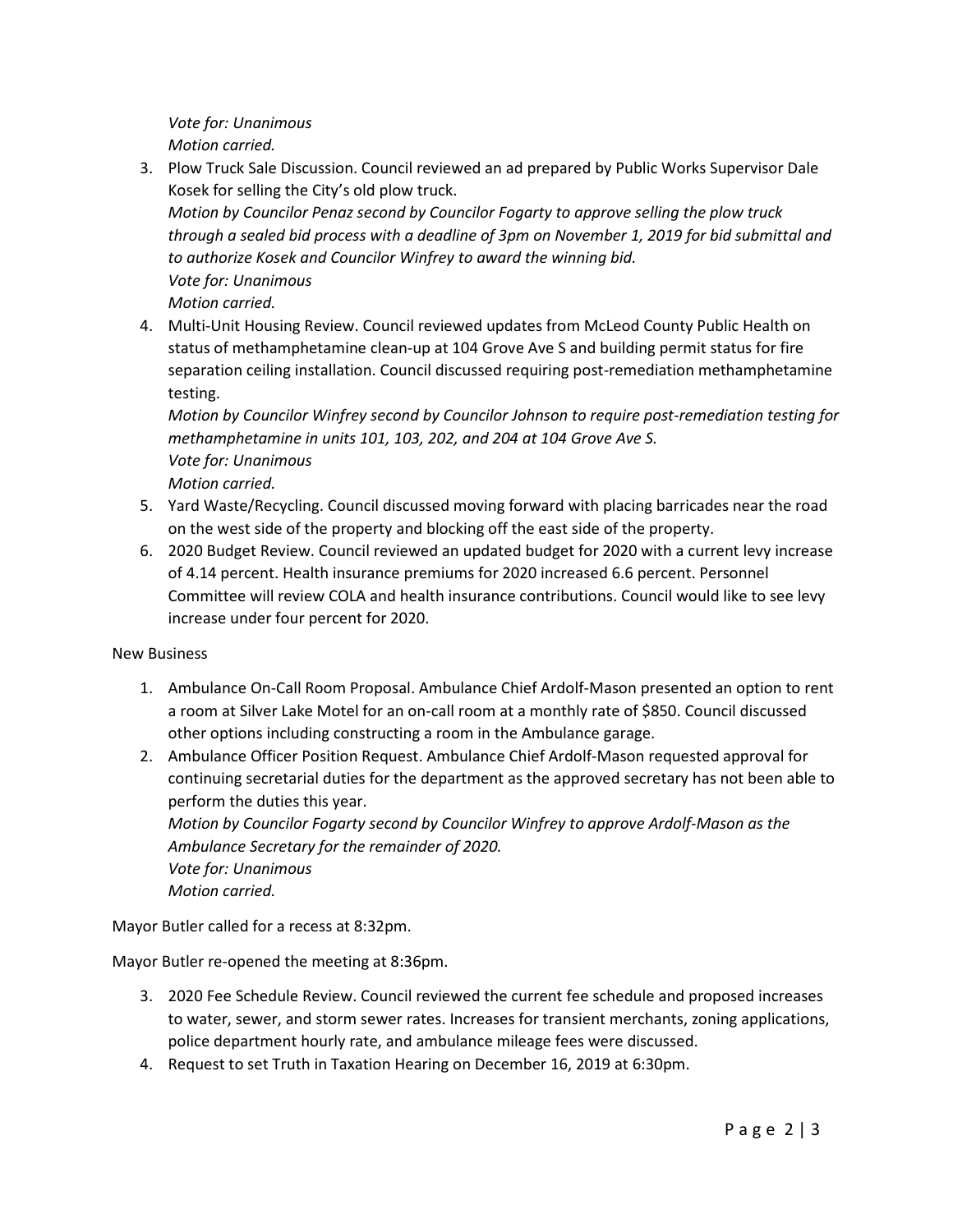*Motion by Councilor Fogarty second by Councilor Johnson to set the Truth in Taxation Hearing for December 16, 2019 at 6:30pm. Vote for: Unanimous. Motion carried.*

5. MLS Employee Benefits. Council reviewed remaining paid leave available for MLS Manager Darrell Kaczmarek and the City's contribution toward his health insurance premium. *Motion by Councilor Fogarty second by Councilor Winfrey to approve paying the second half of City contribution toward health insurance premium for Darrell Kaczmarek in October for coverage through November 2019. Vote for: Unanimous Motion carried.*

Open Discussion:

- 1. Councilor Johnson reviewed end of year pool operations. There were 180 participants in swimming lessons in 2019.
- 2. Councilor Penaz informed the Council of the wrestling event to be held at the Auditorium on December 7, 2019.

*Motion by Councilor Fogarty seconded by Councilor Johnson to adjourn this regular quarterly meeting of the Silver Lake City Council.*

*Vote for: Unanimous Motion carried.*

Meeting adjourned at 9:40pm.

Seal of the City:

Jon Jerabek, Clerk/Treasurer